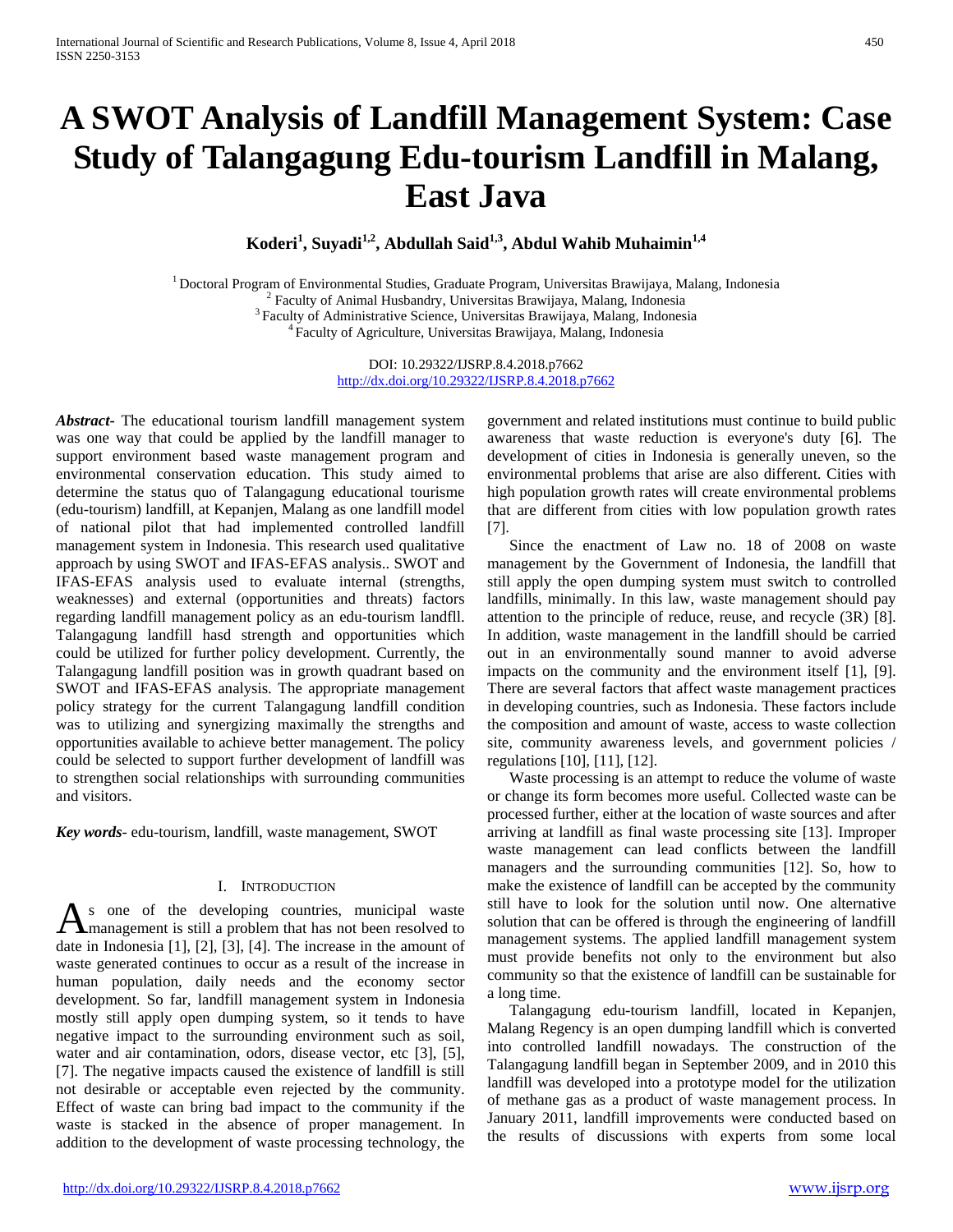universities [12], [14]. The current condition of Talangagung landfill serves 17 sub-districts in administrative area of Malang regency with the population reach 1,258,112 people in an area of 1313.13 km2 . Served landfill area are consisted of three technical unit areas (UPT) namely UPT Kepanjen, UPT Turen, and UPT Bululawang. The volume of input garbage at Talangagung landfill continuously increase. This is evidenced by the increase in garbage volume data doubled in from 2009 to 2016. In 2009, garbage input to this landfill was  $114.7 \text{ m}^3/\text{day}$  then it reached to  $239.4 \text{ m}^3/\text{day}$  in 2016. Due to the significant increase of waste input, if the Talangagung landfill is not managed properly then it will have negative impact on the environment around and it also will affect the occurrence of social conflict with community surrounding

Talangagung landfill is developed as educational tourist destination and applied laboratory of appropriate technology for waste management. Moreover, this landfill was also developed as a learning place to improve student's motivation and community awareness on environment conservation aspect. Educational tourism (edu-tourism) is a program where tourists visit a tourist destination with the main purpose to gain direct learning experience in the tourism object [15], [19]. Educational tourism is a tourism concept that implements nonformal education about new knowledge to tourists visiting a tourism object [16].

This study aimed to determine the status quo of Talangagung landfill as an educational tourism landfill in Malang regency. In order to achieve these objective, the SWOT analysis was used as a tool to identify internal and external factors that affect waste management of the landfill. Furthermore, these factors will be used to determine better management policies in the future through the formulation of strategic action plan. SWOT is an analytical tool designed to be used as preliminary stages of decision making on the one hand and as prior in planning management strategies on the other. According to Saaty [17], the SWOT analysis is used to maximize both strengths and opportunities, minimize external threats, turn weaknesses into strengths and take advantage of existing opportunities as long as it still minimize internal weakness and external threats.

## II. RESEARCH METHOD

## *A. Study Area*

This research was conducted in Talangagung village, Kepanjen Subdistrict, Malang Regency, East Java Province, precisely at Talangagung edu-tourism landfill. Determining the location of research was carried out intentionally, with consideration as follows (1) Talangagung landfill was the main priority program of the Malang Government in order to follow up the Government of Indonesia Act No. 18 of 2008 on Waste Management; (2) Talangagung landfill had been identified as Smart Practice 2016 by Knowledge Center, Ministry of National Development Planning of the Republic of Indonesia (BAPPENAS).



Figure 1. Study area of research at Talangagung landfill, Kepanjen, Malang

## *B. Data Collecting*

This study used a qualitative approach through field observation, questionnaires, and structured interviews. Interview is a process of obtaining information for the purpose of research through question and answer while holding face to face between the interviewer with respondent or person interviewed, with or without using interview guidelines. Communities living around the landfill, landfill managers and visitors are used as respondents in this study. Communities and visitors were randomly selected when data collecting process. There are two stages of the activities carried out in the data collecting of this study. The first step was to identify relevant internal and external factors based on the results of the social survey that had been performed. Internal factor analysis was a comprehensive evaluation of the 'internal environment' in the form of strengths and weaknesses, while external factors include opportunities and threats that might arise. The second step was formulation of strategic action plan in landfill management based on internal and external factor analysis.

#### *C. Data Analysis*

The analysis used in determining the Talangagung landfill management policy was SWOT and IFAS-EFAS analysis. SWOT analysis was one form of analysis that could be used to interpret a plan under complex conditions. Internal and external factors in this analysis had an equally important role. SWOT analysis was an analysis to evaluate factors affecting landfill management, the factors included Strength, Weakness, Opportunity and Threats, then inventory those factors in the planning strategy used as the basis for determining policy in further landfill management. Given these linkages, there would be some basic strategies or concepts that could be used in determining appropriate management strategy Talangagung landfill.

The determination of Talangagung landfill management strategy was based on SWOT analysis by weighting using IFAS-EFAS technique. Then the factor weighting result was presented in quadrant form which would determine current position of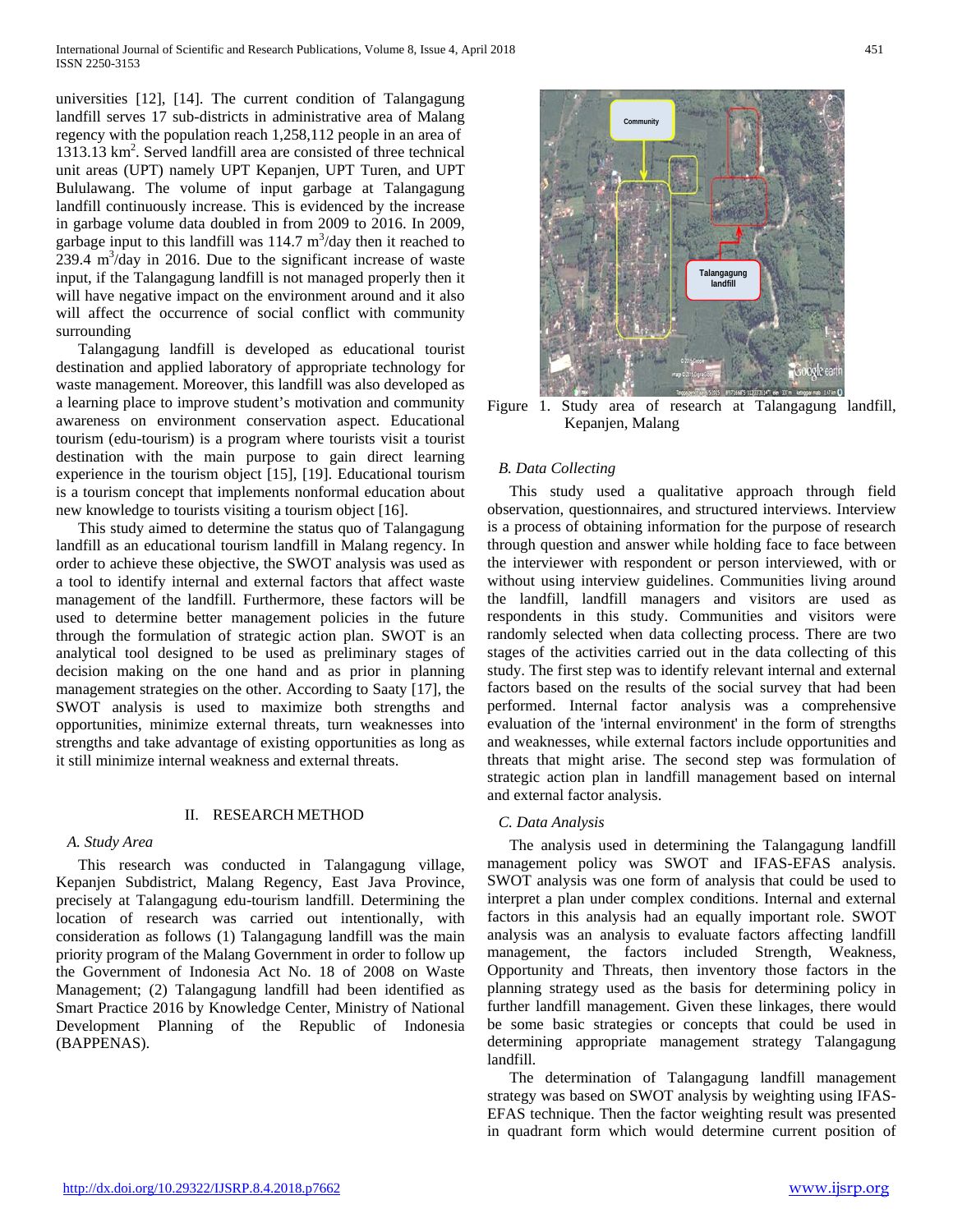Talangagung landfill and type of strategy to be developed. Weighting technique was carried out on every aspect/factors of SWOT by assigning a weight between 0.00 and 1.00. If the aspect on each factor (internal / external) summed would result 1. After weighting, rating was given. This rating indicated importance level each aspect  $(1 =$  somewhat important;  $2 =$ important;  $3 = \text{very important}$ . Then, the weighted score was multiplied by a predetermined rating. The sum of each factor then summed in order to know position of landfill location in the SWOT quadrant for determining policy strategy of landfill management [12], [18].

#### III. RESULTS

SWOT analysis for evaluated on waste management of Talangagung landfill could help to understand the internal and external conditions in this landfill. This was useful as a preliminary information in developing landfill management strategies. Identified SWOT from interviews, questionnaires distribution, and field observations were presented in Table 1 below.

Table 1. SWOT analysis of internal and external factor in Talangagung landfill

| <b>Internal Factors</b>                                                          | <b>External Factors</b>                                                   |  |  |  |
|----------------------------------------------------------------------------------|---------------------------------------------------------------------------|--|--|--|
| Strengths                                                                        | Opportunities                                                             |  |  |  |
| S1. Good<br>waste<br>management<br>system (controlled landfill)                  | O1. Local government supporting for<br>landfill improvement               |  |  |  |
| S <sub>2</sub> .<br>Existence<br>of<br>integrated<br>purification<br>methane gas | O <sub>2</sub> . Active<br>participation<br>from<br>surrounding community |  |  |  |
| system                                                                           | O3. High interest of public community                                     |  |  |  |
| S3.<br>Availability<br>of basic,                                                 | to educational tourism                                                    |  |  |  |
| supporting, and environmental                                                    |                                                                           |  |  |  |
| facilities<br>protection<br>for                                                  |                                                                           |  |  |  |
| community and visitors                                                           |                                                                           |  |  |  |
| The existence of independent<br>S4.                                              |                                                                           |  |  |  |
| community groups                                                                 |                                                                           |  |  |  |
| Weaknesses                                                                       | Threats                                                                   |  |  |  |
| W1.Some operational facilities are                                               | T1. Increase of input waste amount to                                     |  |  |  |
| not quite adequate such<br>as                                                    | landfill                                                                  |  |  |  |
| bulldozers and wheel loaders                                                     | T2. Low budget or financial support                                       |  |  |  |
| W2. Some poor quality of operational                                             | for operational facilities                                                |  |  |  |
| human resources                                                                  |                                                                           |  |  |  |
| W3. Decreasing in landfill area                                                  |                                                                           |  |  |  |
| W4. The evaluation of landfill                                                   |                                                                           |  |  |  |
| management has not involved                                                      |                                                                           |  |  |  |
| independent consultant                                                           |                                                                           |  |  |  |

Based on previous internal factor analysis (strength and weakness), IFAS matrix could be obtained, Table 2. IFAS analysis was especially conducted on identified internal factors in Talangagung landfill. In this analysis, weighting of identified internal factors was performed. The results showed that strength factor had a higher value than weakness factor. Similar to the IFAS matrix, EFAS matrix analysis was also performed in the same way. For EFAS analysis, the external factors studied were opportunities and threats toward Talangagung landfill management system, Table 3.

Table 2. IFAS scoring on identified internal factors of Talangagung landfill

| <b>Internal Factors</b>                       | Weigth | Rating                   | Score |
|-----------------------------------------------|--------|--------------------------|-------|
| Strengths                                     |        |                          |       |
| S1. Good<br>waste management<br>system        | 0.15   | 3                        | 0.45  |
| (controlled landfill)                         |        |                          |       |
| S2. Existence of integrated methane<br>gas    | 0.14   | 3                        | 0.42  |
| purification system                           |        |                          |       |
|                                               |        | 3                        |       |
| S3. Availability of basic, supporting,<br>and | 0.12   |                          | 0.36  |
| environmental protection facilities<br>for    |        |                          |       |
| community and visitors                        |        |                          |       |
| S4. The existence of independent community    | 0.09   | $\mathfrak{D}$           | 0.18  |
| groups                                        |        |                          |       |
| Total                                         | 0.5    |                          | 1.41  |
| Weaknesses                                    |        |                          |       |
| W1. Some operational facilities are not quite | 0.12   | 3                        | 0.36  |
| adequate such as bulldozers and wheel         |        |                          |       |
| loaders                                       |        |                          |       |
|                                               | 0.16   | 3                        | 0.48  |
| W2. Some poor quality of operational human    |        |                          |       |
| resources                                     |        |                          |       |
| W <sub>3</sub> . Decreasing in landfill area  | 0.14   | 2                        | 0.28  |
| W4. The evaluation of landfill management has | 0.08   | $\overline{\mathcal{L}}$ | 0.16  |
| not involved independent consultant           |        |                          |       |
| Total                                         | 0.5    |                          | 1.28  |

Table 3. EFAS scoring on identified external factors of Talangagung landfill

| <b>External Factors</b>                                     | Weigth | Rating         | Score |
|-------------------------------------------------------------|--------|----------------|-------|
| Opportunities                                               |        |                |       |
| O1. Local government supporting for landfill<br>improvement | 0.1    | $\overline{c}$ | 0.2   |
| O2. Active participation from surrounding                   | 0.15   | 3              | 0.45  |
| community                                                   | 0.25   | $\mathcal{R}$  | 0.75  |
| O3. High interest of public community to                    |        |                |       |
| educational tourism                                         |        |                |       |
| Total                                                       | 0.5    |                | 1.4   |
| <b>Threats</b>                                              |        |                |       |
| T1. Increase of input waste amount to landfill              | 0.2    | $\overline{2}$ | 0.4   |
| T2. Low budget or financial support for                     | 0.3    | $\mathcal{R}$  | 0.9   |
| operational facilities                                      |        |                |       |
| Total                                                       | 0.5    |                | 1.3   |

Talangagung landfill position in the IFAS-EFAS quadrant was determined by calculating values on the x-axis (abscissa) and y-axis (ordinate) referred to the total value of each factor. Based on the calculations with IFAS and EFAS score above, it could be seen the value of X and Y as follows:

| $X =$ Strength + Weakness | $Y =$ Opportunity + Threat |
|---------------------------|----------------------------|
| $= 1.41 + (-1.28)$        | $= 1.41 + (-1.3)$          |
| $= 0.13$                  | $= 0.11$                   |

Based on the mapping of strengths, weaknesses, opportunities, and threats identified in Talangagung landfill waste management, landfill position was obtained in IFAS-EFAS quadrant. Currently, Talangagung landfill was in quadrant I which was the growth quadrant. Quadrant I showed a situation or condition that was very good because there were strength that could be utilized to seize a profitable opportunity. The strategy that could be applied to this condition was to support a progressive growth policy. This mean that Talangagung landfill was in prime condition and steady so it was possible to continuously grow and achieve maximum progress. The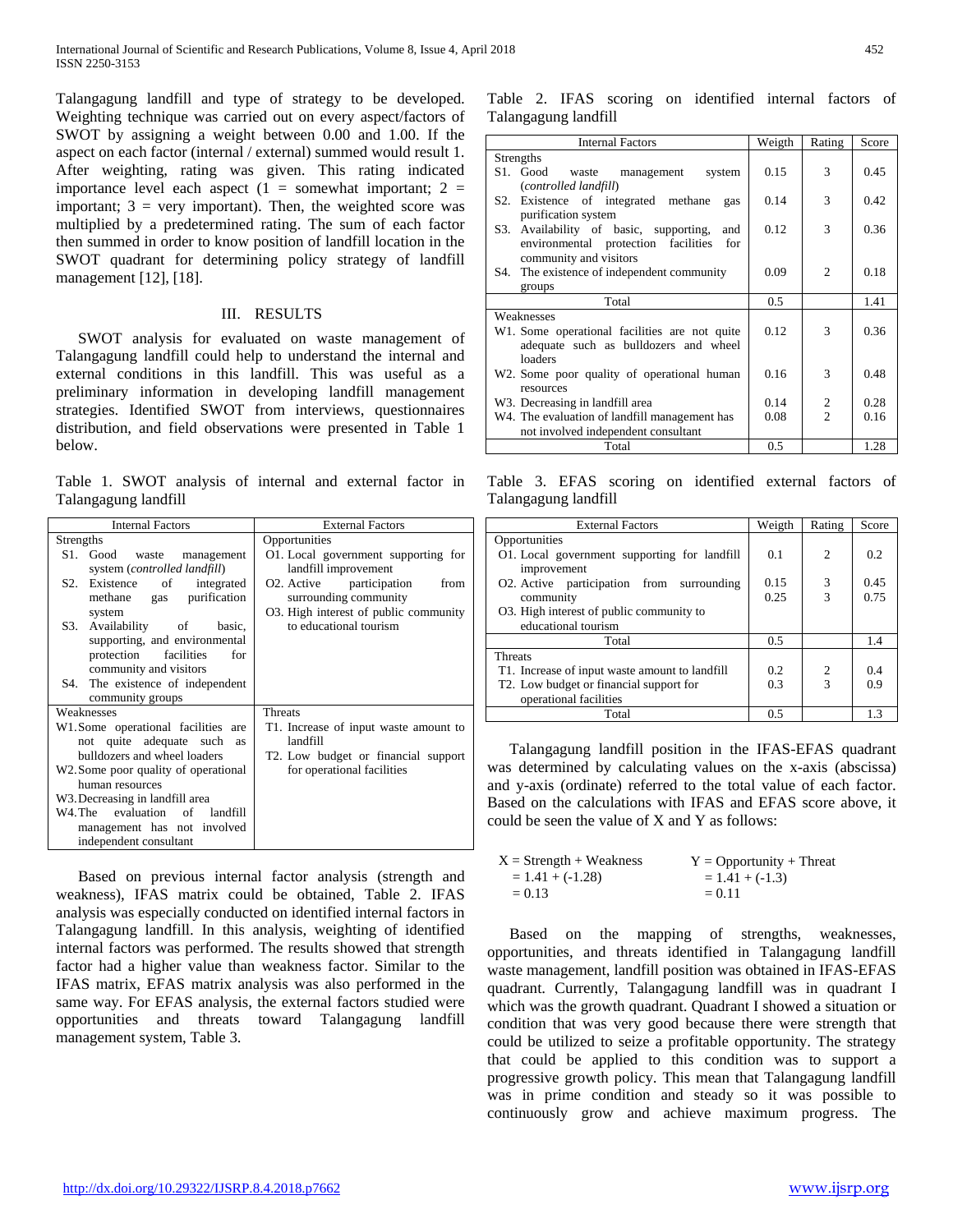description of quadrant of Talangagung landfill management policy from EFAS IFAS matrix was shown as in Figure 2 below.



Figure 2. Quadrant position of Talangagung landfill based on IFAS-EFAS analysis

In this position, Talangagung landfill can develop by maximizing the potential strength and opportunities already exist. Development of policy strategy for better landfill management should take into account any strengths owned and then combined with open opportunities. Indeed, the Talangagung landfill management has been very well proven by the status of a national pilot landfill that can be adopted by other landfills in Indonesia. However, the current management needs to be improved so that the service and waste processing activities could be performed better.

Development of policy be applied to further management of Talangagung landfill refered to SWOT analysis result. It was shown on Table 3. The strategies developed refered to identified strengths, weaknesses, opportunities, and threats factors. The principles used in SWOT analysis to achieve core strategy include [9], [10]:

> a.Utilization of existing strength and opportunities openly b.Strategies that address existing threats c.Strategies that fix existing weaknesses

In context of Talangagung landfill management as an educational tourism destination, SWOT analysis was used to determine policy strategy in order to improve existing landfill management system. The results of this analysis could help in mapping the current conditions of landfill so that it was useful in anticipating the possibility of problems that arise in the future [6], [9].

The management policies implemented at Talangagung landfill was in line with the national policy on waste management. The implemented policies should comprehensively cover or relate to many agencies with reference to the RPJMD policy. In addition, the policy of Talangagung landfill was also in line with the vision of the Malang Government "*Madep Mantep Manetep*" with the community, with three main strategies including (1) reducing the poverty rate; (2) optimization of tourism sector; (3) environmental sustainability.

To support growth or development in improving landfill management in the future, then the policy strategies that need to be implemented include:

- 1. Exemption of use of methane gas costs by communities around the landfill. As known, Talangagung landfill had developed a system of utilization of methane gas as a result of waste processing activities and it integrated to community around the landfill, in their house. Since implementation of this technology, many benefits were felt by the community and landfill managers. By applying policy to free up the cost of methane gas utilization, sense of community's trust and ownership to existence landfill will also increase. Along with this, the relationship between community and landfill manager becomes better. Thus, the planned or implemented educational landfill management programs will gain support from the community as a reciprocity so that it can be well organized.
- 2. Increasing promotion of educational tourism in Talangagung landfill. As a landfill developed as an educational tourism destination, the existence of Talangagung landfill needs to be published massively to public. The use of mass media both of print or electronic need to be followed up with optimal. With the increasing number of visitors to Talangagung landfill, opportunity of conveying about the importance of environment-based waste management to public is also becoming greater. This is the main objective of development of Talangagung edu-tourism landfill. The process of environmental education to community need to be conducted with a rather different approach such as example of waste management practices that provide tangible benefits. This educational approach techniques can be more easily understood and acceptable by various society levels such as children, youth, adults, or low-educated citizens. Therefore, efforts to introduce educational tourism landfill by utilizing the mass media should be applied because currently access to news and information can be done very easily.
- 3. Improved service at landfill for the visitors. After conducting intensive promotion to public, the landfill management must also prepare themselves to provide the best service for visitors. The availability and functionality of supporting facilities waste management activities should be considered carefully. The existence of operational and supporting facilities on landfill management such as monitoring wells, leachate wells, and methane gas purification system can be a special attraction for visitors. By visiting this landfill, visitors are expected to understand the flow of waste management process in landfill well so that educational messages are delivered. The opposite will happen if the availability and functionality of such facilities are absent. This causes the educational process cannot be held successfully so that the potential for loss of information of educational message becomes high. Therefore, the existence of facilities both operational, supporting, environmental protection in Talangagung landfill is needed to support the educational landfill program.

## IV. CONCLUSION

Waste management system at Talangagung educational tourim landfill had been implemented well and based on environmental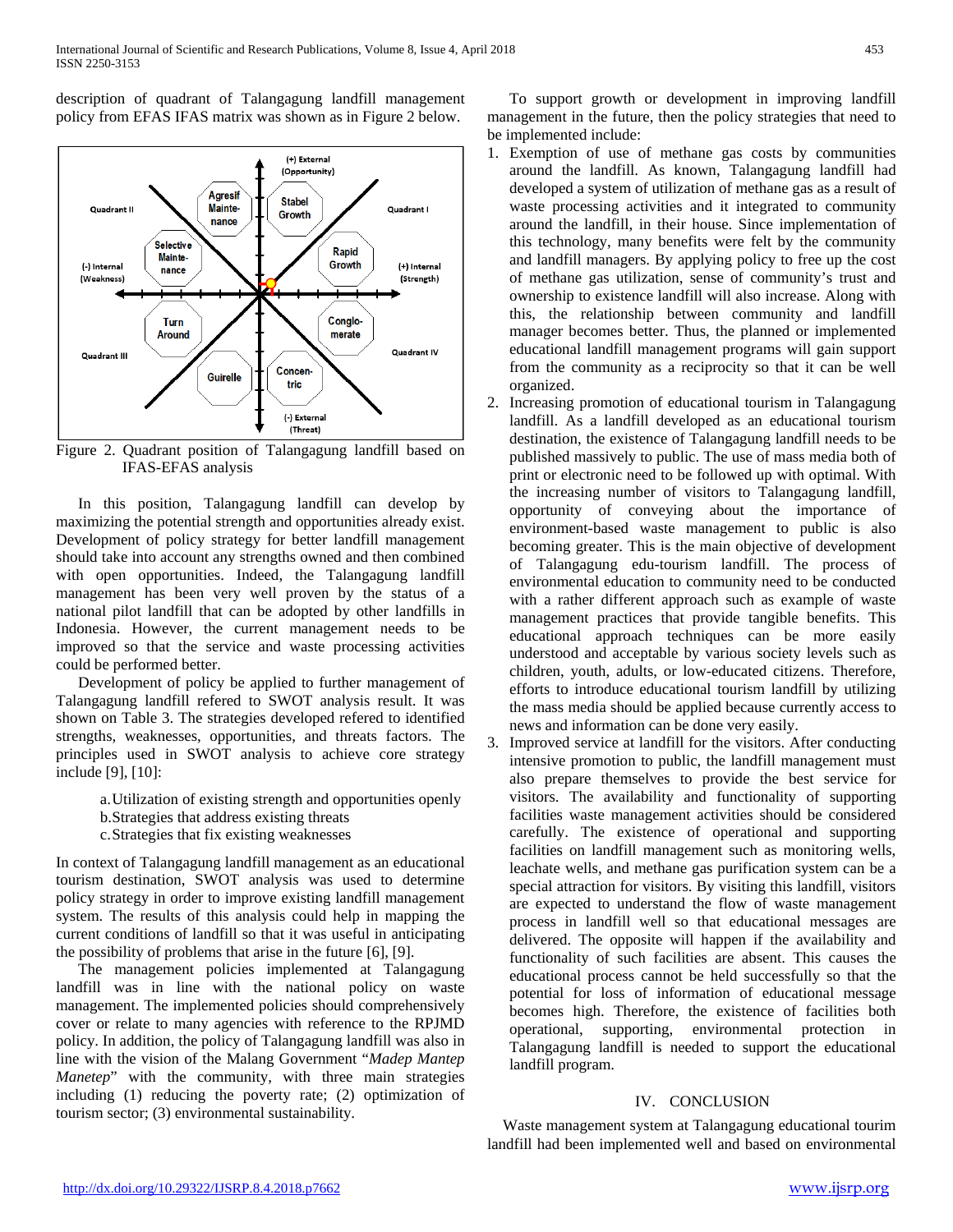conservation concept. In addition, the existence of this landfill had positive impacts on the surrounding community. This was showed by the technological innovation of methane gas purification system which then was integrated with surrounding residents' houses. The processing of waste practiced in this landfill became an attraction or educational tourism attraction for community and visitors related to environmental conservation practices. Currently, Talangagung landfill condition was in a growth stage based on results of SWOT and IFAS-EFAS analysis. The policy that could be selected to support further development of this landfill was to strengthen social relationships with surrounding communities and visitors through improving services and environmental conservation education practices.

#### ACKNOWLEDGMENT

The author would like to thank the Malang Regency Government, people's community in Talangagung, Talangagung landfill management, UB Rector, and Director of Graduate Program – Universitas Brawijaya.

#### **REFERENCES**

- [1] E. Munawar, Y. Yunardi, J. Ledere, Johann Fellner, "The development of landfill operation and management in Indonesia", J. Mater. Cycles Waste Manag., 2017, DOI 10.1007/s10163-017-0676-3.
- [2] S. Sunarto, M. Bisri, Soemarno, Suyadi, "Influencing factor on society behavior towards household waste management in Tulungagung', American Journal of Sociological Research, 2014, 4(4): 113-122.
- [3] M. D. Rizani, Antariksa, Surjono, I. R. Dwi Ari, "Waste management strategy in urban areas to achieve the service target (A case study on waste management in Mojokerto, Indonesia)", Journal of Applied Sciences Research, 2016, 12(1): 18-22.
- [4] S. Darwati, 2012. "Sustainable approach for landfill management at final processing site Cikundul in Sukabumi City, Indonesia", Iranica J. Energy & Environ., 2012, 3: 79-84.
- [5] H. Sudibyo, Y. S. Pradana, A. Budiman, W. Budhijanto, 2017. "Municipal solid waste management in Indonesia – A study about selection of proper solid waste reduction method in D.I. Yogyakarta Province", Energy Procedia, 2017, 143: 494-499.
- [6] P.K. Srivastava, K. Kulshrestha, C.S. Mohanty, P. Pushpangadan, A. Singh, "Stakeholder-based SWOT analysis for successful municipal solid waste management in Lucknow, India", 2005, 25: 531-537.
- [7] I. W. Jana, et. al., "Analisis karakteristik sampah dan limbah cair Pasar Badung dalam upaya pemilihan sistem pengelolaannya", Jurnal Ecotrophic, 2006, 1(2), ISSN 1907-5626.
- [8] GoI, Act 18 of 2008 of the Republic of Indonesia Number regarding Waste Management, Government of Republic Indonesia, Jakarta, Indonesia, 2008.
- [9] D. Eheliyagod, "SWOT analysis of urban waste management: A case study of Balangoda Suburb", Journal of Global Ecology and Environment, 2016, 5(2): 73-82.
- [10] Rahmaddin MY., T. Hidayat, B. Yanuwiadi, Suyadi, "Social engineering strategy of waste management in river banks of Martapura", Resources and Environment, 2015, 5(3): 97-105.
- [11] M. Aljaradin, K. M. Persson, "Design of sanitary landfills in Jordan for sustainable solid waste management", Journal of Applied Sciences Research, 2010, 6(11): 1880-1884.
- [12] Koderi, Suyadi, A. Said, Abdul W. Muhaimin, "Knowledge, action, perception and attitude of management of Talangagung landfill toward edutourism program: A community perspective", Journal of Indonesian Tourism and Development Studies, 2018, 6(1): 41-48.
- [13] Zubair, A., et al., "Studi potensi daur ulang sampah di TPA Tamanggapa Kota Makassar, Makassar, Prosiding 6, Desember 2012.
- [14] D. Rahmadhani, Y. Asyiawati, "Kajian nilai manfaat "TPA Wisata Edukasi" Talangagung di Desa Talangagung, Kecamatan Kepanjen, Kabupaten Malang", Prosiding Perencanaan Wilayah dan Kota, 2017, 3(1): 66-72.
- [15] Rodger, D., "Leisure, learning and travel", Journal of Physical Education, Research and Dance, 1998, 69 (4): 28-31.
- [16] T. Grusovnik, "Educational tourism and environmental ethics: A framework for experiential environmental education", ANNALES. Ser. hist. social., 2010, 20(1): 169-176.
- [17] Saaty, T.L., "Concepts, theory, and techniques rank generation, preservation and reversal in the analytic hierarchy decision process, decision sciences", 1987, Vol. 18, pp 157-77.
- [18] Hongping Yuan, "A SWOT analysis of successful construction waste management", Journal of Cleaner Production, 2013, 39: 1-8.
- [19] D. W. Dantzler, Lawrence R. Gering, Thomas J. Straka, Greg K. Yarrow, "Creating a destination for tourism, recreation, and education on an active solid waste landfill site", Natural Areas Journal, 2008, 28(4): 410-414.

#### AUTHOR

**Correspondence Author** – Koderi, ri.kode@yahoo.co.id